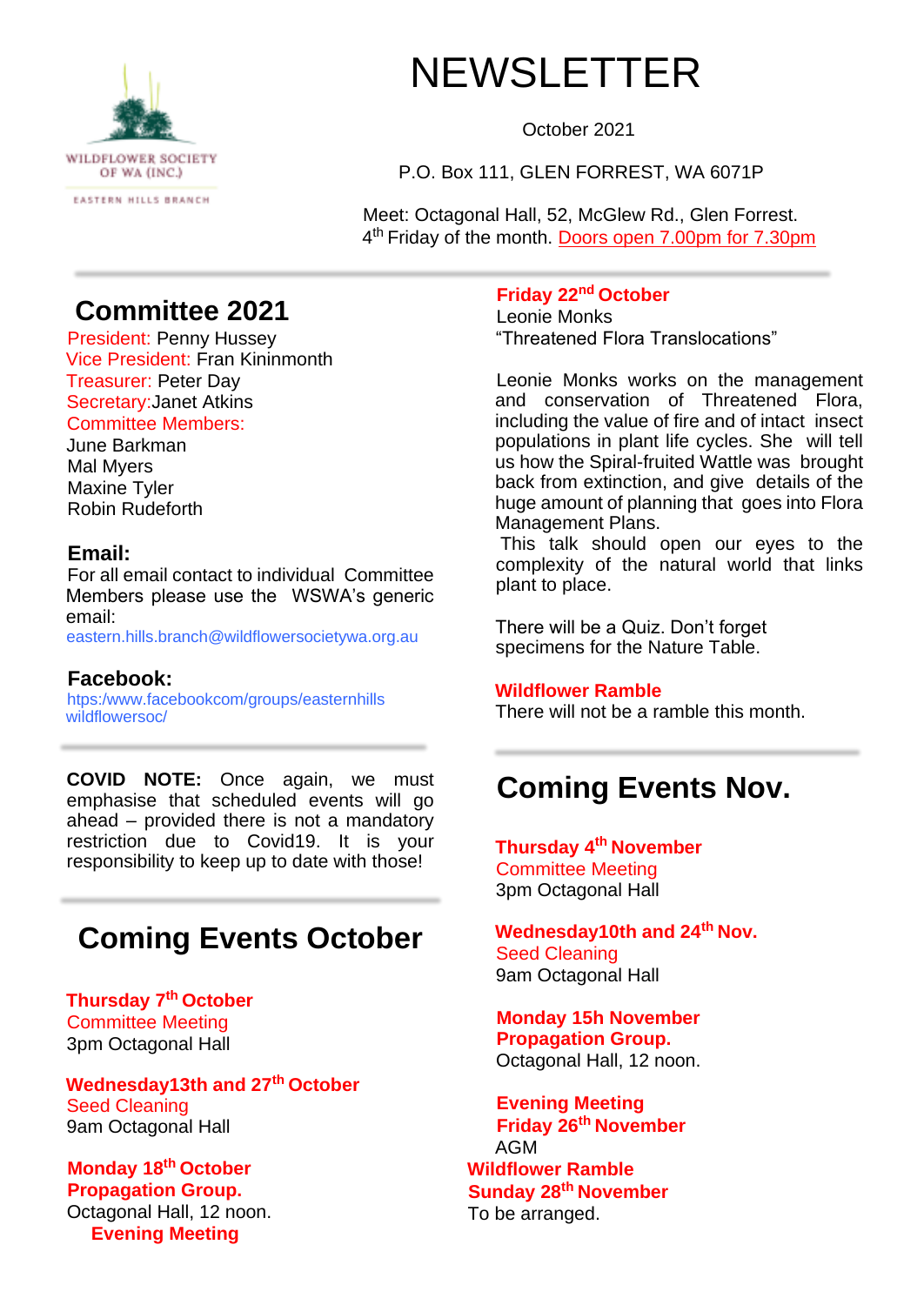# **REPORTS**

**Evening Meeting Friday 24th September** "From Red Box and Beyond – Western Australian Herbarium collections and their use in biodiversity science" Shelley James

Shelley was due to talk to us earlier in the year, but then  $-$  snap lockdown!  $-$  the meeting was cancelled at three hours notice! We were very pleased that she was able to reschedule.

Shelley started by saying that she originally came from Western Australia, but she has spent much of her working life overseas, including 20 years in Hawaii, before retuning to be appointed Collections Manager at the Herbarium. It is considered a 'Regional Herbarium' as most of its 822,000 items are from this State.

She explained how specimens are prepared, including that they are frozen to kill organisms that could destroy the preserved plant tissue. Here she acknowledged the invaluable work of volunteers, without whom the scientific institution would undoubtedly be buried under a mountain of unprocessed specimens.

All the data, including images, is now online, and the Perth stuff has been used 4 million times this year already, so making it much more accessible for international study. Also you can find out how many times a particular collection has been used – 'brownie points' for the scientist concerned! All in all, a herbarium is not just a dusty pile of old bits it is a priceless resource that can be used to illuminate how the ecological scene changes over time! Wow!

We had a guest Quizmaster this month. Ken Wadley took us on a trip to Central Australia and I thoroughly enjoyed trying to answer for once. They were challenging questions, and the winning group got 21 out of 35 correct. Well done! There were also some superb plants exhibited on the nature table.

*Penny Hussey* 

#### **Sunday 26th September Wildflower Ramble**  Glen Forest Superblock and Nyaania Creek

*Very common plants – same family, two different genera. Can you name them both? If not, you should come on a wildflower ramble!* 



The lightening flashed and the thunder roared, the streets were flowing rivers – it was with some misgivings that I set off for the rendezvous. Surely no-one would be daft enough to go walking in this! O faint heart! Twelve of us set off and for part of the time we had glorious sun to enjoy the colourful wildflower display.

We were very pleased to have Kathy Wood join us – she has done years of superb management work in this area, and could graphically describe the daunting weed problems that had to be attacked – so successfully that the result looks totally natural. With Janet Atkins there as well to provide ID and horticultural detail, there was a wealth of expertise to answer the questions of some local residents who also came along.

It made for a slow ramble – two hours to cover 2km. At one stage a walking group thundered past, storming off into the distance – if it had been dry, you would have seen the dust kicked up by their hooves!

We have added quite a few more species to EHB's 'Superblock Plant List'. If you would like a copy of this, please contact me through our generic email.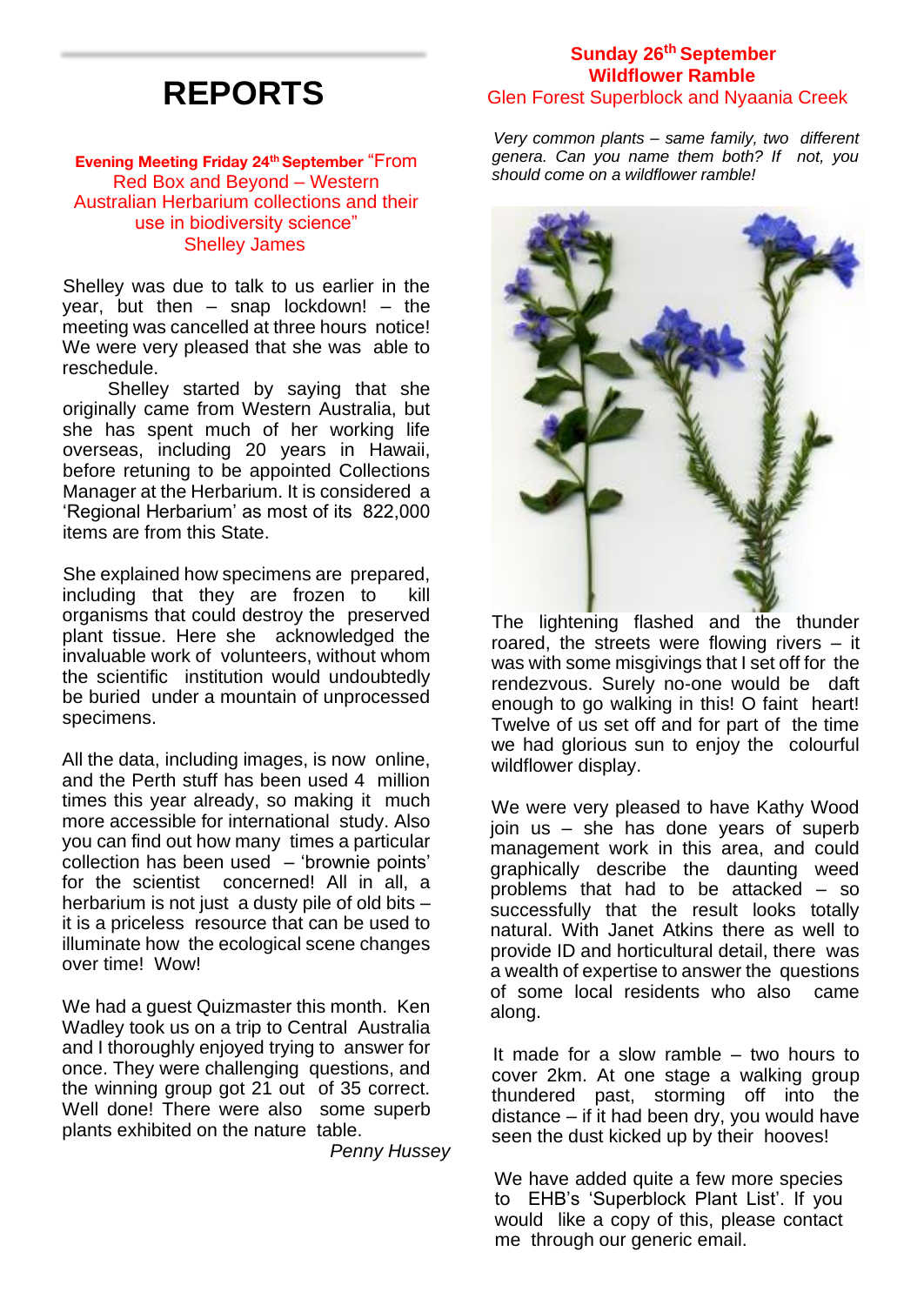*Penny Hussey* 

### **PLANT OF THE MONTH**

#### *Patersonia umbrosa var. xanthina*  Yellow Flag



This is a clumping perennial with many linear leaves crowded close to the stem. The leaves are slightly ribbed.

The bright yellow flowers are produced from August to October.It grows in lateritic soil as an understorey plant in forest of the Darling Range as far south at the Stirling Range. At this point, and down along the South Coast, the flowers are purple and the plant is no longer variety *xanthina*.

It is propagated from seed

*Robin Rudeforth* 



*Patersonia umbrosa var xanthina* in Hackets Gully.

# **NEWS**

#### **WANTED – MORE SEED FOR THE SEED BANK!**

It is seed collecting time again! Please look out for seed on plants on your property that you can collect seed from, to donate the seed bank. The seed has been very popular this year, and we need some fresh stock. You will soon receive an email about this!

Does anyone have *Patersonia umbros var. xanthina*, for example?

### **Thank you!**

Thank you to all the people who donated sheets, towels, pillow cases etc for the wildlife injured in the Woorooloo bushfire. They were given to a wildlife rescue organisation called 'Mamas and Papas' based in Toodyay. Animals rescued after the fire included joeys, possums and bobtails. All the animals that were cared for have been released back into the wild.

I will be taking some more items to the organisation soon, if anyone has items to donate. Fluffy material such as dressing gowns and baby blankets can be made into pouches, for example. A good use for things you no longer want!

*Robin Rudeforth*